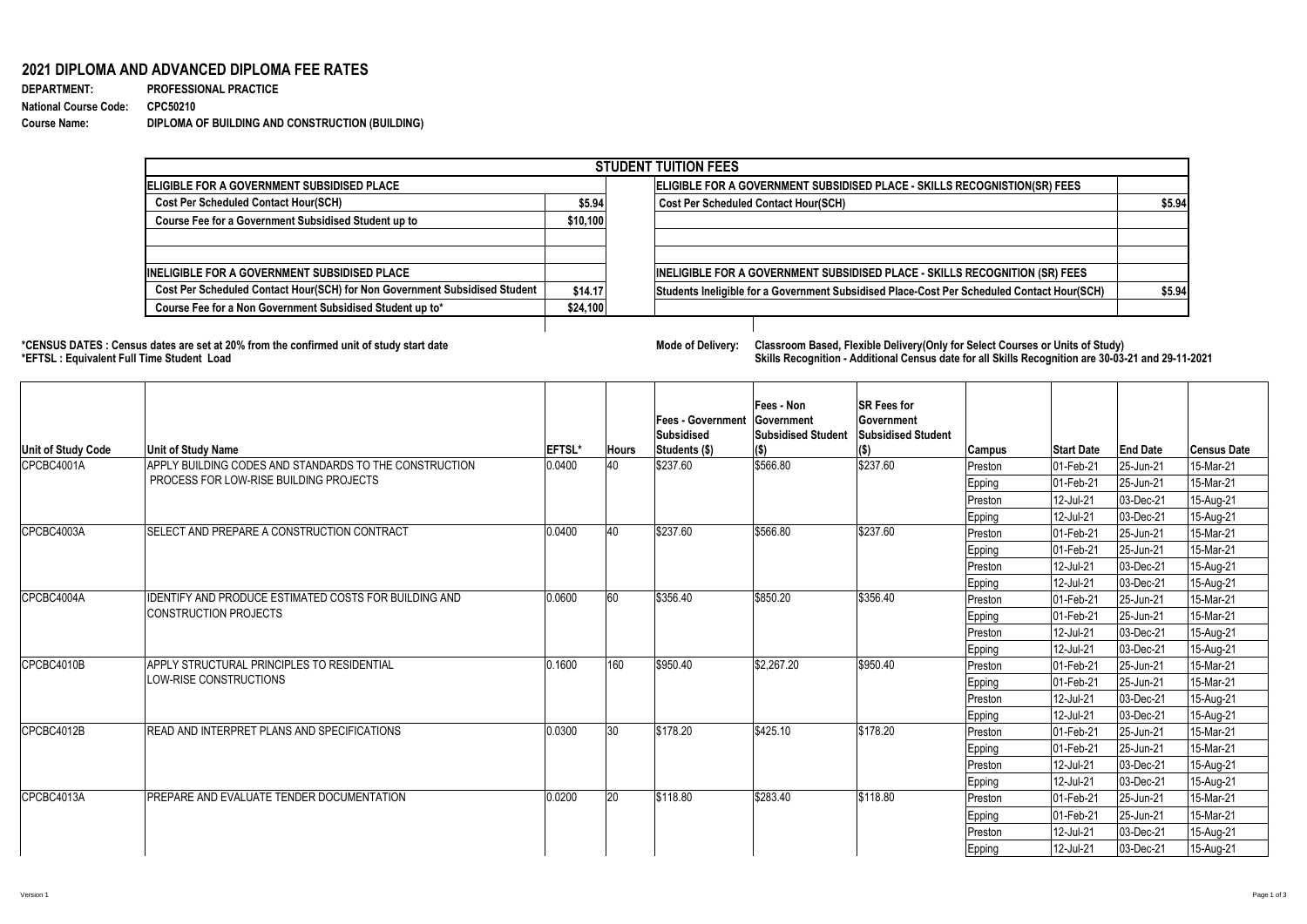| Unit of Study Code | <b>Unit of Study Name</b>                                                                               | <b>EFTSL*</b> | <b>Hours</b>  | <b>Fees - Government</b><br> Subsidised<br>Students (\$) | Fees - Non<br><b>Sovernment</b><br><b>Subsidised Student</b><br>$\vert (\$)$ | <b>SR Fees for</b><br><b>Government</b><br><b>Subsidised Student</b><br>$(\Phi)$ | <b>Campus</b> | <b>Start Date</b> | <b>End Date</b> | <b>Census Date</b> |
|--------------------|---------------------------------------------------------------------------------------------------------|---------------|---------------|----------------------------------------------------------|------------------------------------------------------------------------------|----------------------------------------------------------------------------------|---------------|-------------------|-----------------|--------------------|
| CPCBC5001B         | APPLY BUILDING CODES AND STANDARDS TO THE CONSTRUCTION                                                  | 0.2000        | 200           | \$1,188.00                                               | \$2,834.00                                                                   | \$1,188.00                                                                       | Preston       | 01-Feb-21         | 25-Jun-21       | 15-Mar-21          |
|                    | <b>PROCESS FOR MEDIUM-RISE BUILDING PROJECTS</b>                                                        |               |               |                                                          |                                                                              |                                                                                  | <b>Epping</b> | 01-Feb-21         | 25-Jun-21       | 15-Mar-21          |
|                    |                                                                                                         |               |               |                                                          |                                                                              |                                                                                  | Preston       | 12-Jul-21         | 03-Dec-21       | 15-Aug-21          |
|                    |                                                                                                         |               |               |                                                          |                                                                              |                                                                                  | <b>Epping</b> | 12-Jul-21         | 03-Dec-21       | 15-Aug-21          |
| CPCBC5003A         | SUPERVISE THE PLANNING OF ON-SITE MEDIUM RISE BUILDING OR                                               | 0.2000        | 200           | \$1,188.00                                               | \$2,834.00                                                                   | \$1,188.00                                                                       | Preston       | 01-Feb-21         | 25-Jun-21       | 15-Mar-21          |
|                    | <b>CONSTRUCTION WORK</b>                                                                                |               |               |                                                          |                                                                              |                                                                                  | <b>Epping</b> | 01-Feb-21         | 25-Jun-21       | 15-Mar-21          |
|                    |                                                                                                         |               |               |                                                          |                                                                              |                                                                                  | Preston       | 12-Jul-21         | 03-Dec-21       | 15-Aug-21          |
|                    |                                                                                                         |               |               |                                                          |                                                                              |                                                                                  | <b>Epping</b> | 12-Jul-21         | 03-Dec-21       | 15-Aug-21          |
| CPCBC5006B         | APPLY SITE SURVEYS AND SET-OUT PROCEDURES TO MEDIUM-RISE                                                | 0.1100        | 110           | \$653.40                                                 | \$1,558.70                                                                   | \$653.40                                                                         | Preston       | 01-Feb-21         | 25-Jun-21       | 15-Mar-21          |
|                    | <b>BUILDING PROJECTS</b>                                                                                |               |               |                                                          |                                                                              |                                                                                  | <b>Epping</b> | 01-Feb-21         | 25-Jun-21       | 15-Mar-21          |
|                    |                                                                                                         |               |               |                                                          |                                                                              |                                                                                  | Preston       | 12-Jul-21         | 03-Dec-21       | 15-Aug-21          |
|                    |                                                                                                         |               |               |                                                          |                                                                              |                                                                                  | <b>Epping</b> | 12-Jul-21         | 03-Dec-21       | 15-Aug-21          |
| CPCBC5018A         | APPLY STRUCTURAL PRINCIPLES TO THE CONSTRUCTION OF                                                      | 0.3000        | 300           | \$1,782.00                                               | \$4,251.00                                                                   | \$1,782.00                                                                       | Preston       | 01-Feb-21         | 25-Jun-21       | 15-Mar-21          |
|                    | <b>MEDIUM-RISE BUILDINGS</b>                                                                            |               |               |                                                          |                                                                              |                                                                                  | <b>Epping</b> | $ 01 - Feb - 21 $ | 25-Jun-21       | 15-Mar-21          |
|                    |                                                                                                         |               |               |                                                          |                                                                              |                                                                                  | Preston       | 12-Jul-21         | 03-Dec-21       | 15-Aug-21          |
|                    |                                                                                                         |               |               |                                                          |                                                                              |                                                                                  | <b>Epping</b> | 12-Jul-21         | 03-Dec-21       | 15-Aug-21          |
| CPCCB4006B         | SELECT, PROCURE AND STORE MATERIALS FOR LOW-RISE PROJECTS                                               | 0.0400        | 40            | \$237.60                                                 | \$566.80                                                                     | \$237.60                                                                         | Preston       | 01-Feb-21         | 25-Jun-21       | 15-Mar-21          |
|                    |                                                                                                         |               |               |                                                          |                                                                              |                                                                                  | Epping        | 01-Feb-21         | 25-Jun-21       | 15-Mar-21          |
|                    |                                                                                                         |               |               |                                                          |                                                                              |                                                                                  | Preston       | 12-Jul-21         | 03-Dec-21       | 15-Aug-21          |
|                    |                                                                                                         |               |               |                                                          |                                                                              |                                                                                  | <b>Epping</b> | 12-Jul-21         | 03-Dec-21       | 15-Aug-21          |
| CPCBC5004A         | SUPERVISE AND APPLY QUALITY STANDARDS TO THE SELECTION OF BUILDING<br><b>AND CONSTRUCTION MATERIALS</b> | 0.0600        | 60            | \$356.40                                                 | \$850.20                                                                     | \$356.40                                                                         | Preston       | 01-Feb-21         | 25-Jun-21       | 15-Mar-21          |
|                    |                                                                                                         |               |               |                                                          |                                                                              |                                                                                  | <b>Epping</b> | 01-Feb-21         | 25-Jun-21       | 15-Mar-21          |
|                    |                                                                                                         |               |               |                                                          |                                                                              |                                                                                  | Preston       | 12-Jul-21         | 03-Dec-21       | 15-Aug-21          |
|                    |                                                                                                         |               |               |                                                          |                                                                              |                                                                                  | <b>Epping</b> | 12-Jul-21         | 03-Dec-21       | 15-Aug-21          |
| CPCBC5007B         | ADMINISTER THE LEGAL OBLIGATIONS OF A BUILDING OR CONSTRUCTION                                          | 0.1000        | 100           | \$594.00                                                 | \$1,417.00                                                                   | \$594.00                                                                         | Preston       | 01-Feb-21         | 25-Jun-21       | 15-Mar-21          |
|                    | CONTRACTOR                                                                                              |               |               |                                                          |                                                                              |                                                                                  | <b>Epping</b> | 01-Feb-21         | 25-Jun-21       | 15-Mar-21          |
|                    |                                                                                                         |               |               |                                                          |                                                                              |                                                                                  | Preston       | 12-Jul-21         | 03-Dec-21       | 15-Aug-21          |
|                    |                                                                                                         |               |               |                                                          |                                                                              |                                                                                  | <b>Epping</b> | 12-Jul-21         | 03-Dec-21       | 15-Aug-21          |
| CPCBC5010B         | <b>IMANAGE CONSTRUCTION WORK</b>                                                                        | 0.1500        | 150           | \$891.00                                                 | \$2,125.50                                                                   | \$891.00                                                                         | Preston       | 01-Feb-21         | 25-Jun-21       | 15-Mar-21          |
|                    |                                                                                                         |               |               |                                                          |                                                                              |                                                                                  | <b>Epping</b> | 01-Feb-21         | 25-Jun-21       | 15-Mar-21          |
|                    |                                                                                                         |               |               |                                                          |                                                                              |                                                                                  | Preston       | 12-Jul-21         | 03-Dec-21       | 15-Aug-21          |
|                    |                                                                                                         |               |               |                                                          |                                                                              |                                                                                  | <b>Epping</b> | 12-Jul-21         | 03-Dec-21       | 15-Aug-21          |
| CPCBC4009B         | APPLY LEGAL REQUIREMENTS TO BUILDING AND CONSTRUCTION PROJECTS                                          | 0.0500        | 50            | \$297.00                                                 | \$708.50                                                                     | \$297.00                                                                         | Preston       | 01-Feb-21         | 25-Jun-21       | 15-Mar-21          |
|                    |                                                                                                         |               |               |                                                          |                                                                              |                                                                                  | <b>Epping</b> | 01-Feb-21         | 25-Jun-21       | 15-Mar-21          |
|                    |                                                                                                         |               |               |                                                          |                                                                              |                                                                                  | Preston       | 12-Jul-21         | 03-Dec-21       | 15-Aug-21          |
|                    |                                                                                                         |               |               |                                                          |                                                                              |                                                                                  | <b>Epping</b> | 12-Jul-21         | 03-Dec-21       | 15-Aug-21          |
| <b>BSBWHS503A</b>  | CONTRIBUTE TO THE SYSTEMATIC MANAGEMENT OF WHS RISK                                                     | 0.0400        | <sup>40</sup> | \$237.60                                                 | 1\$566.80                                                                    | \$237.60                                                                         | Preston       | 01-Feb-21         | 25-Jun-21       | 15-Mar-21          |
|                    |                                                                                                         |               |               |                                                          |                                                                              |                                                                                  | <b>Epping</b> | $ 01 - Feb - 21 $ | 25-Jun-21       | 15-Mar-21          |
|                    |                                                                                                         |               |               |                                                          |                                                                              |                                                                                  | Preston       | 12-Jul-21         | 03-Dec-21       | 15-Aug-21          |
|                    |                                                                                                         |               |               |                                                          |                                                                              |                                                                                  | <b>Epping</b> | 12-Jul-21         | 03-Dec-21       | 15-Aug-21          |
| <b>IBSBPMG505A</b> | MANAGE PROJECT QUALITY                                                                                  | 0.0400        | 40            | \$237.60                                                 | \$566.80                                                                     | \$237.60                                                                         | Preston       | 01-Feb-21         | 25-Jun-21       | 15-Mar-21          |
|                    |                                                                                                         |               |               |                                                          |                                                                              |                                                                                  | <b>Epping</b> | 01-Feb-21         | 25-Jun-21       | 15-Mar-21          |
|                    |                                                                                                         |               |               |                                                          |                                                                              |                                                                                  | Preston       | 12-Jul-21         | $ 03$ -Dec-21   | 15-Aug-21          |